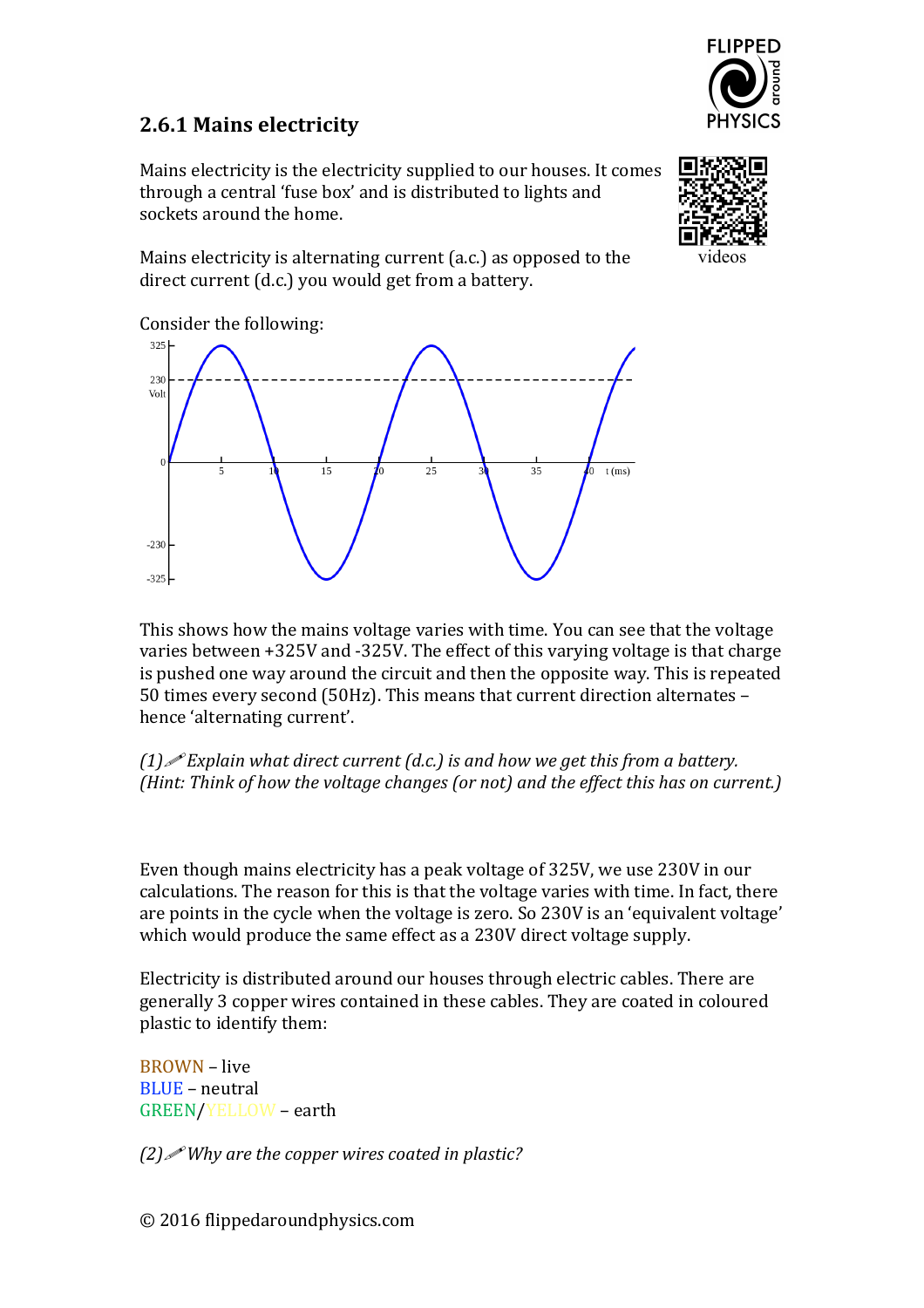

For convenience, we have sockets into which we can plug in electrical devices using electrical plugs. These have 3 brass pins that slot into the socket.

*(3) What* 2 properties of brass make it a suitable material for pins of a plug?



If we take the back off a plug, we can see that the brass pins are connected to three wires.

The pin at the top is connected to the yellow and green, earth wire. The bottom left pin is connected to the blue, neutral wire. And the bottom right pin is connected through a fuse to the brown, live wire.

 $(4)$  *Identify* the numbered parts of the plug shown in the diagram.

*(5)* The part numbered '1' is called the 'cable grip'. What safety function does it *play.*

*(6)* The plug is made out of rigid plastic. Why?

In the UK, plug sockets often contain a fuse. The primary function of a fuse is to prevent an appliance from being damaged or catching fire, if the current becomes too large.

## **Anatomy of a fuse**



*(7) Why does the fuse have a glass or ceramic body?*

*(8) i Why* does the fuse have a thin, *low melting point wire down the middle?*

© 2016 flippedaroundphysics.com